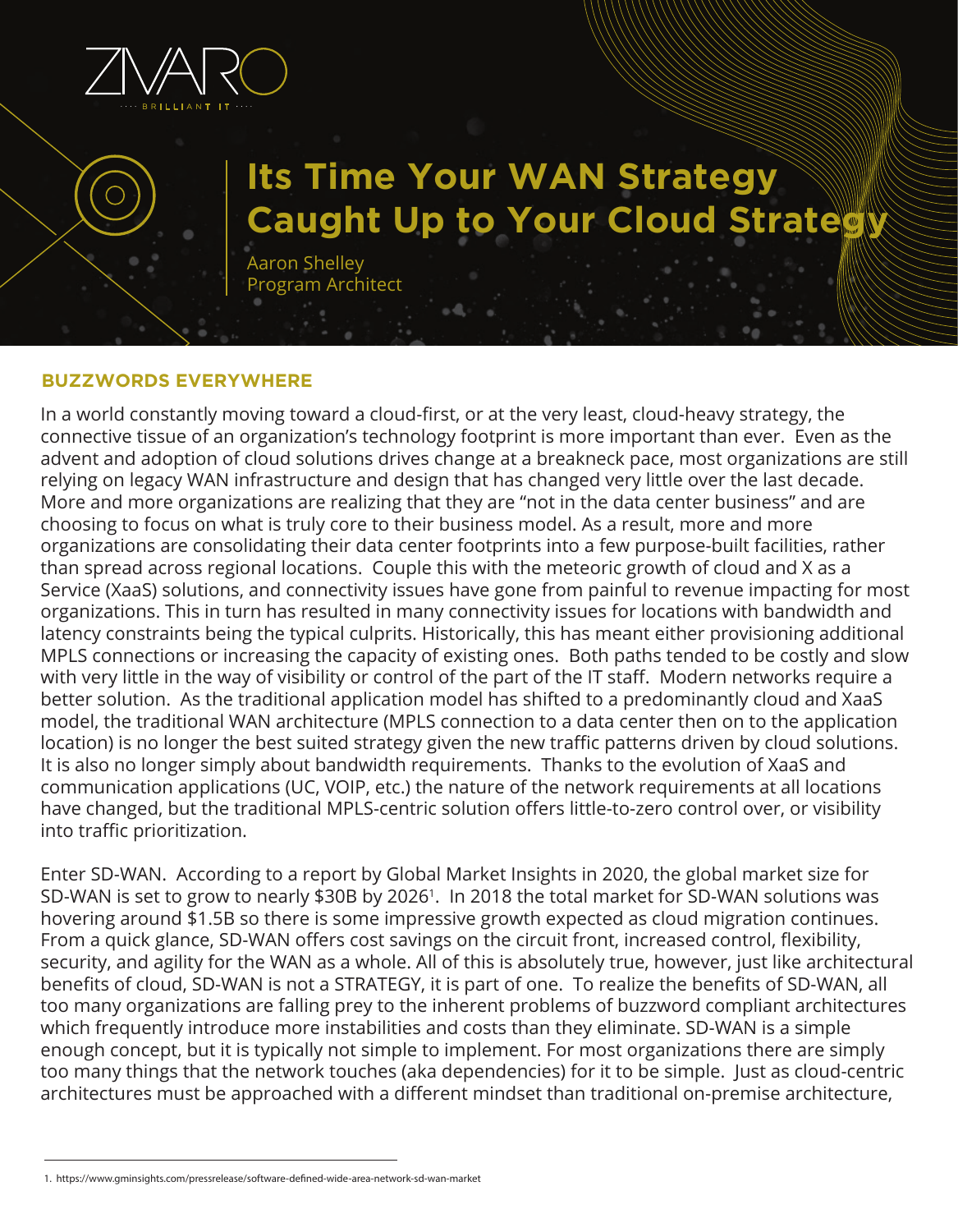

SD-WAN must be approached differently than a traditional WAN. The most common approaches to implementing SD-WAN are to either simply "bolt" it on top of the existing MPLS, adding redundant paths via DIA or cellular, or to completely rip out MPLS and run on purely SD-WAN with DIA connections. Either approach is going to result in issues. Here are the issues that we see most often.

# **"I Was Told There Would-Be Savings…" – your CFO… probably**

This happens most often with the bolt-on approach. You are likely to end up wondering where your savings are. There is a potential for some savings in a bolt-on approach, but only if at least one MPLS connection is replaced with a DIA connection. Even then, the cost of the SD-WAN appliances as well as their implementation must be offset. SD-WAN can absolutely result in more savings, including on the hardware front, but ONLY if there is proper planning

## **Somebody Needs a Nap**

Why is the network team so stressed and overworked? This is another issue that most often accompanies a bolt-on approach. A new "brain" has been introduced into the network to specifically make decisions as to what traffic takes what path and with what priority. Combine this with the inevitable unknowns that lurk in the network, and you have a recipe for new surprises. If proper planning has not considered the current solution as well as the business needs, things are going to be messy. While the concept of SD-WAN is very simple, its affects upon the network will not be.

## **Can You Hear Me Now?**

As communications solutions has advanced, the latency sensitivity of the associated traffic has grown. While a lack of QoS can be overcome with enough excess bandwidth, that approach does not work when the internet is involved. Many organizations have discovered this immediately after implementing SD-WAN (with both common approaches). Sometimes it is a QoS issue, sometimes it is a previously unfelt misconfiguration in the network (such as a synchronous routing). Communication solutions are also the main reason that most organizations will decide to have a WAN architecture including both SD-WAN & MPLS.

To Mesh or Not to Mesh

## **To Mesh or Not to Mesh?**

This pitfall is reserved for organizations with a larger number of locations. Typically, SD-WAN is going to be implemented with at least two WAN connections. This means that if an organization has 50 locations with two connections each and wants to fully mesh the WAN, then all SD-WAN appliances will need to support at least 98 tunnels; with 100 locations, the requirement becomes 198. The math is (Total Sites–1)\*(WAN Connections per site). This can often result in organizations choosing to size the SD-WAN appliance for a location by the tunnel requirement rather than the throughput. However, a Hub(s) & Spoke architecture should not be ignored. While fully meshed has many benefits, it can frequently have financial constraints.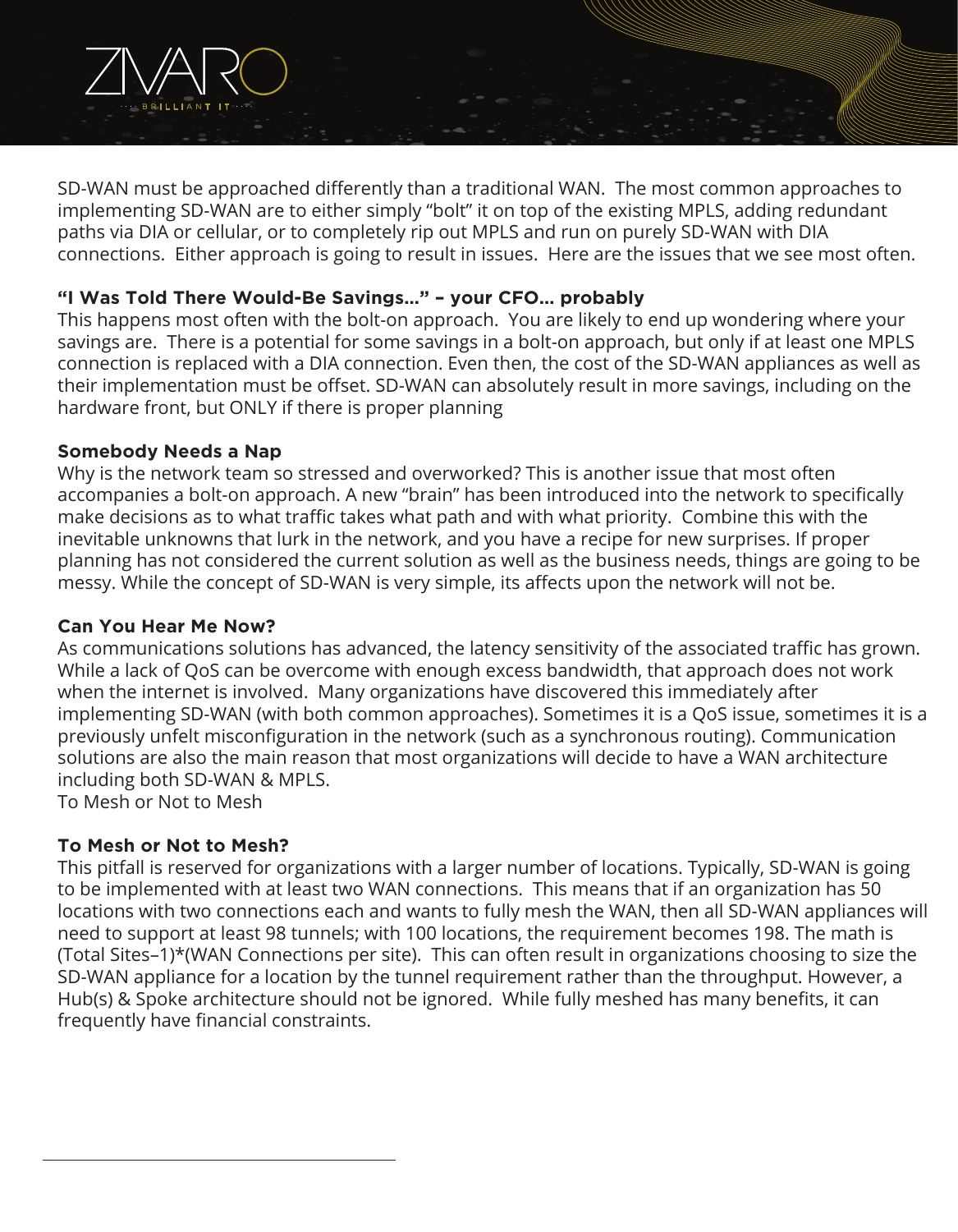## **SO, WHAT DO WE DO?**

These will seem like no brainers. However, more often than not failed or painful SD-WAN implementations are caused by a miss on one or more of the following: have a defined business outcome, have a plan, and do not go it alone.

Something that we see IT teams miss in general all too often is to ensure that major changes being made can be directly pointed to an intended business need or improvement. If an organization is looking at implementing SD-WAN, they should have a defined business-impacting reason like measurable cost savings or improved application availability. There are plenty to choose from that may be applicable, but some measurable outcome(s) need to be decided. Remember not to fall prey to simply having a technical reason or goal. Yes, SD-WAN is a technical solution, but it needs to answer a business need. Tech for the sake of tech can keep the attention of the staff implementing the technology, but it is also the fastest path to merely being a cost center and to the perception that something is being done because it is the latest shiny object that can cure a deficiency. Remember that the goal is not the plan. Implementing an SD-WAN solution is likely to affect almost every technical aspect of your organization, and in doing so proper planning is even more vital. Given all of this, do not go it alone as there is no plausible reason or need to do so. Whether you seek advise from a trusted peer, OEM vendor or partner, you should speak with someone for outside viewpoints. SD-WAN is no longer bleeding-edge, but as we hope we have made clear, it is still not mature to the point of being a basic utility. There is someone in your network that has worked with and likely successfully implemented SD-WAN who can help provide new and different perspective on what a successful transformation would look like.

#### **WHAT TO CONSIDER**

With all the above said, here are the things that we would advise any organization to consider prior to implementing an SD-WAN solution:

• **Current Contracts & ETLs** – Are any going to block the ideal solution? This is easy to overlook but can be a complete block to moving forward (e.g., if an organization just renewed a multiyear contract on redundant MPLS connections at all sites).

 • **How Many Locations** – This will likely be the main driver in whether to implement a fully meshed or hub and spoke architecture. Remember that if you have 50 sites with dual connections, then you would need to be able to support a minimum of 98 tunnels per site. Most organizations of any appreciable location count are going to be utilizing a hub and spoke architecture. And with the shift to Cloud and XaaS, often at least some of the hubs are in 3rd party locations (Colocation DCs, IaaS Solutions, Clouds, etc.)

 • **Standard Classifications of Locations** – This simple planning step often greatly simplifies the design, planning and deployment of an SD-WAN. Classifications should include standardized needs for uptime and capacity. These two needs will then drive how many WAN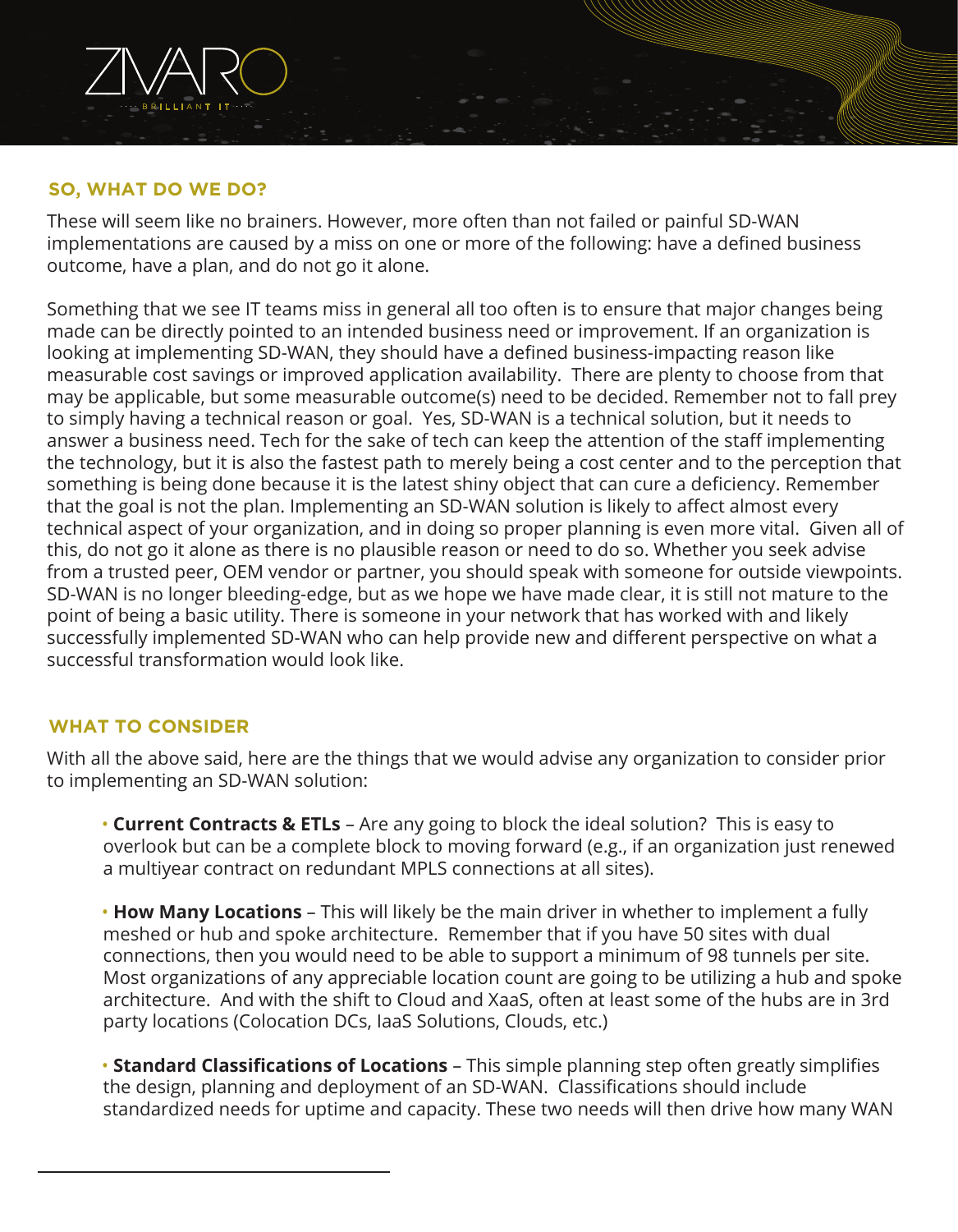connections and what size and type are appropriate for the location. That analysis will then make it clear what SD-WAN appliance is appropriate as well (do not forget to consider the tunnel counts).

 • **Typical Traffic Types** – This and ETLs are the most likely drivers as whether or not MPLS will continue to be part of the WAN architecture. The answer you arrive at may very well not be an all or nothing answer. Often organizations have locations with differing enough needs that not all warrant the more expensive connection.

 • **How to Implement** – Aside from the decision of bolt-on or rip-and-replace, the timing aspects of rolling out the changes to sites must be considered. This can often be driven by timing of existing contracts on WAN connections as well. There is not a single correct vs. incorrect path here, it is case by case based on the unique attributes of the environment.

## **EXAMPLE**

The following is an actual real-world example of a customer that made the decision to add SD-WAN to their technical infrastructure. Given the frankness of the information provided, the customer name will not be provided, and some points will be kept purposefully vague.

#### **Customer Profile**

- Regional Organization with B2B & B2C Operations
- Heavily Regulated Industry
- Over 250 Locations Spanning Both Metropolitan & Rural Areas
- Exponential Growth via Acquisition (Over 4X in 3 Years)

#### **Customer Technology Profile – pre SD-WAN Implementation**

- MPLS-only WAN Architecture (~50% of sites with single connection)
- Hub and Spoke WAN with a single external facing ingress/egress site for the overall network
- Cisco-based Network Infrastructure
- 3 On-Premise Data Centers, 2 Third-Party Data Centers & 1 Public Cloud Provider
- No VDI In Use
- Heavy SaaS Use
- Just Delving into Public Cloud Utilization

## **Customer Business Goal/Need – that lead to the decision to implement SD-WAN**

Executive and board directive to establish the organization as a true "Next Gen" provider in their industry while growing the organization into one of the 50 largest in the country through frequent and sizable acquisition.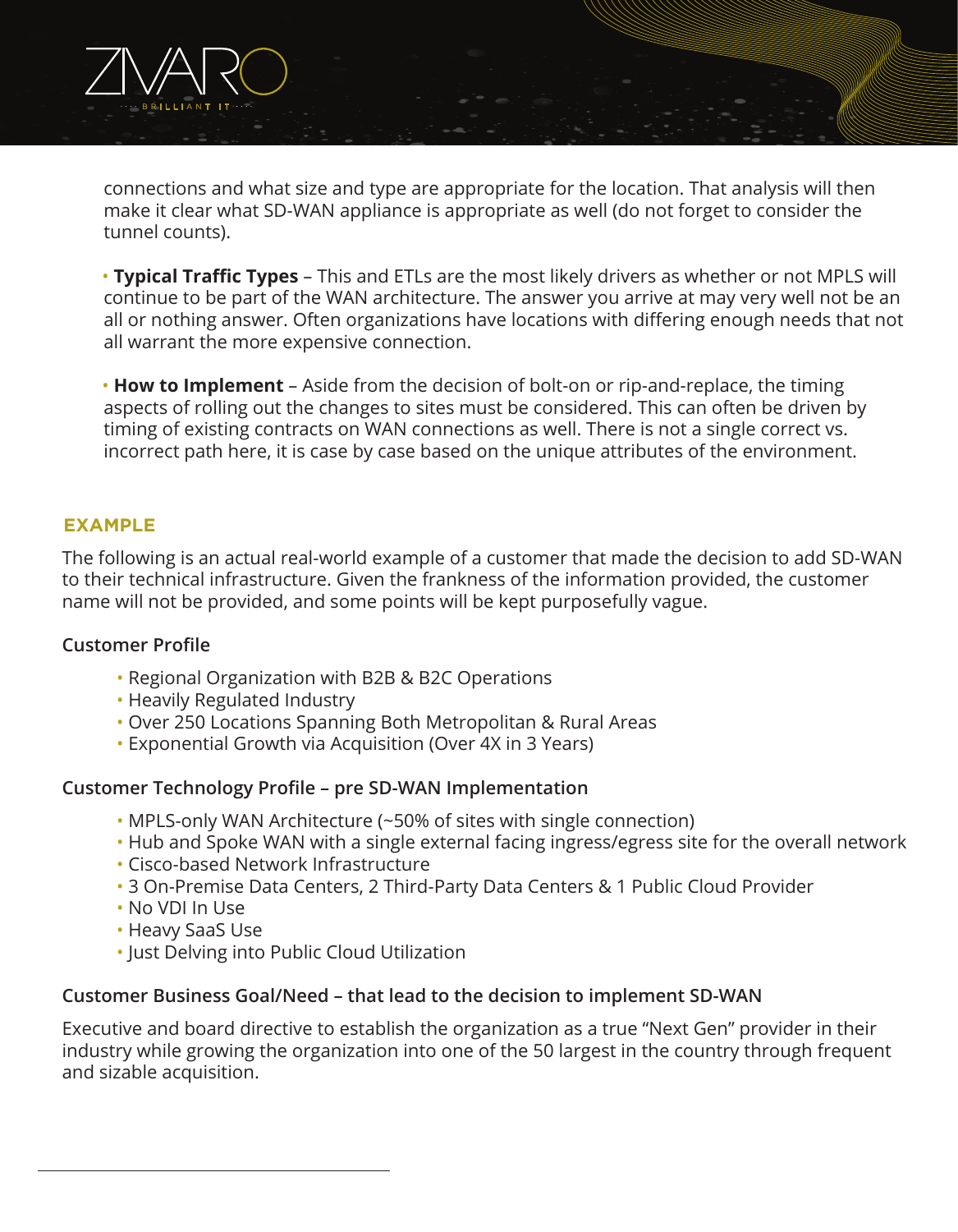

#### **Customer Known Technology Pain Points**

- Frequent Throughput Capacity Issues at Ingress/Egress Site
- High Rate of Acquisition of Sites with Disparate Technical Stacks
- High Lead Time on MPLS Changes

• Short Window to Convert Acquired Assets – typically 2-3 days for complete integration of systems

- High Cost on MPLS Circuits
- Lack of Redundant WAN Connections at Many Sites lack of ability to obtain in rural areas
- Higher than Average WAN Latency due to single hub model

## **Customer Plan to Achieve the Goal**

Establish a nimbler overall technical architecture utilizing SD-WAN to eliminate many issues which had to date, greatly slowed conversions of acquired assets as well as slowing or at times preventing the implementation of industry leading solutions and functions.

Other changes were made as well, such as the implementation of VDI and building of a B2B public cloud solution, but the focus of this the SD-WAN.

## **Customer Requirements for New Architecture**

- Reduce Overall IT Spend Over the Next 3 Years
- All Sites Have 2 WAN Connections Minimum diverse paths required
- All Sites Maintain an MPLS connection End to End QoS on primary connections determined a MUST
- No Single Point of Failure
- No Site Isolating Event Can Disrupt Other Sites

• Move to True Active / Active Data Center Architecture – original was Hot / Very Cold in functionality

- Leverage Cellular WAN Connections as Needed for rural locations with limited ISP options
- Single Solution Viable in Azure, IaaS, On-Premise Data Centers & Remote Office Locations
- Public Internet Traffic Direct Egress/Ingress from All Locations with Acceptable Security
- Manageable with Current IT Staff no additional head count

## **Customer Chosen SD-WAN Solution**

Cisco Meraki was selected after significant research and comparison between several leading SD-WAN solutions. The ease of implementation, flexibility and integration with existing systems were the main driving factors. Cisco's Meraki product line is one of the most popular platforms that providers (like Zivaro) are offering in managed SD-WAN service bundles. Given the dearth of options out there, that is saying a lot as many of the tier-1 telecom providers seem to be selecting Meraki as (one of) their managed SD-WAN offering(s). In 2019, Cisco's SD-WAN portfolio including the Meraki platform was the overall winner in CRN Magazine's evaluation of software-defined networking solutions.<sup>2</sup> Meraki has some very elegant design elements that make it relatively simple to manage and it has terrific analytics through its Meraki Insight tool for how the network is performing. You can find information on this important piece of the solution here.

https://meraki.cisco.com/products/meraki-insight/ https://documentation.meraki.com/MI

<sup>2.</sup> https://www.crn.com/slide-shows/mobility/crn-s-2019-products-of-the-year/20